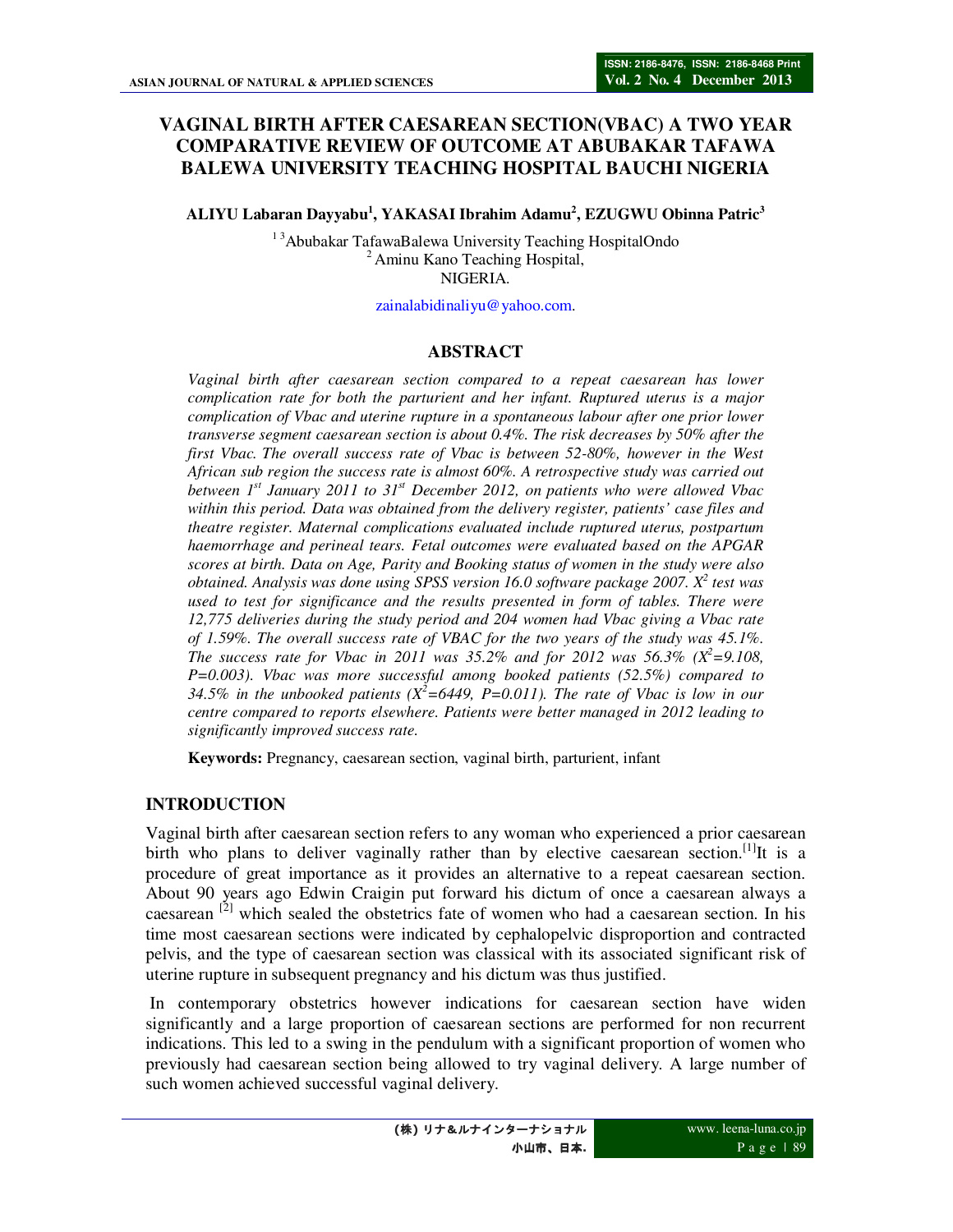Vaginal birth after caesarean section compared to a repeat caesarean has lower complication rate for both the parturient and her infant. <sup>[3]</sup> The rates of maternal mortality associated with caesarean sections can vary from 4 to 6 times the rate found in association with viginal delivery. <sup>[4]</sup> Puerperal endometritis can be up to ten times more common after cs than after vaginal delivery.<sup>[4,5]</sup> Another study has shown greater morbidity with repeat elective cs compared to VBAC.

<sup>[6]</sup> Neonatal mortality rates are higher among infants delivered through cs compared to those delivered vaginally  $^{[7]}$  and repeat elective cs is associated with a delay in mother to baby bonding, <sup>[8]</sup> longer hospital stay and costs much more. In our sub region women place high cultural premium on the ability to deliver vaginally, hence are less willing to consent to a repeat  $cs.^{[9]}$  With all these benefits and problems at the background it is compelling to the obstetrician to offer selected women with previous cs the benefit of VBAC.

Ruptured uterus is a dreaded complications of VBAC and uterine rupture in a spontaneous labour after one prior lower transverse segment cs is  $0.4\%$ .<sup>[3,10]</sup> The risk decreases by 50% after the first  $VBAC$ <sup>[11]</sup>

The overall success rate of VBAC is between  $52\%^{[12]}$  to more than  $80\%$ , <sup>[13]</sup> but in the West African sub region the success rate is closer to  $60\%$ .<sup>[14,15]</sup>

The aim of the study is to determine the rate VBAC in our Centre and to compare foetomaternal outcomes of VBACs of patients who were managed in 2011 and those managed in 2012 when there was improved staffing of our delivery suite and the use of partograph enforced and also to compare the outcomes in booked and un-booked patients.

# **METHODS**

The study was retrospective carried out between  $1<sup>st</sup>$  of January 2011 to 31<sup>st</sup> of December 2012. In the first part of the study two Midwives, a house officer and a Medical officer with and occasionally a Consultant manage patients in labour and Partographs were not used in managing patient in labour. During the second part of the study the use of Partograph was enforced and there was improvement in number of personnel managing patients in labour who include three Midwives per shift, two house officers, two Registrars and a Consultant.

The study involved all patients who were allowed VBAC within the study period. Data was obtained from the delivery register, the patients' case files and the theatre register. Maternal complications evaluated include included Ruptured uterus, Postpartumhaemorrhage (Bleeding per vaginum of 500 mls or more following delivery of the baby) and Perineal tears. Fetal outcomes were evaluated based on the APGAR scores at birth and babies delivered as fresh stillbirths. Data on Age, Parity and Booking status of women in the study were also obtained. Analysis of the data was done using SPSS version 16.0 software package 2007.  $X^2$ test was used to test for significance and the results were presented in form of tables. Ethical clearance was obtained from the Hospital Ethics committee.

## **RESULTS**

There were 204 women who had VBAC and there were 12,775 deliveries during the study period giving a VBAC rate of 1.59%. The overall success rate of VBAC for the two years of the study was 45.1%. The success rate for VBAC in 2011 was 35.2% and for 2012 was 56.3% ( $\rm X^2=9.108$ , P=0.003). VBAC was more successful among booked patients (52.5%) compared to 34.5% in the unbooked patients  $(X^2=6449, P=0.011)$ .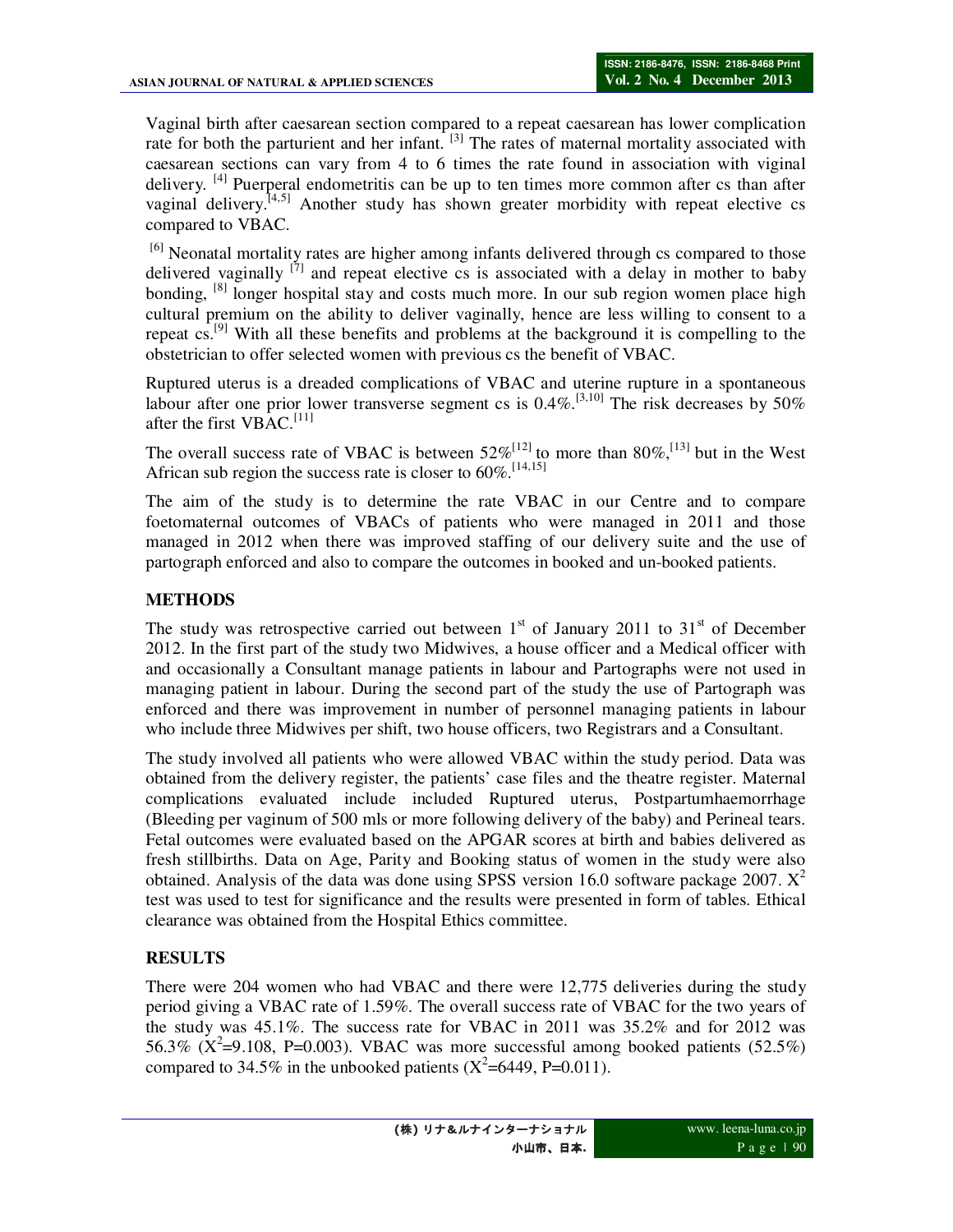| Age of Patients       | Frequency                          | Percentage |
|-----------------------|------------------------------------|------------|
| 15-19                 | 24                                 | 11.8       |
| $20 - 24$             | 48                                 | 23.5       |
| 25-29                 | 52                                 | 25.5       |
| $30 - 34$             | 36                                 | 17.6       |
| 35 and above          | 44                                 | 21.6       |
| Total                 | 200                                | 100        |
| Parity of Patients    | Frequency                          | Percentage |
| 1                     | 64                                 | 31.4       |
| 2                     | 50                                 | 24.5       |
| 3                     | 34                                 | 16.7       |
| $\overline{4}$        | 18                                 | 8.8        |
| 5                     | 38                                 | 18.6       |
| Total                 | 204                                | 100        |
| <b>Booking Status</b> | Frequency                          | Percentage |
| <b>Booked</b>         | 120                                | 41.2       |
| Unbooked              | 84                                 | 58.8       |
| Total                 | 204                                | 100        |
|                       | Booking status and success of VBAC |            |
| Booked patients       |                                    | 63         |
| Unbooked              |                                    | 29         |
|                       | $X^2$ =6.449, P=0.011              |            |

#### **Table 1. Patients, Demographic characteristics**

### **Table 2. Foetal outcome**

| Babies delivered with Apgar score less than 6                           |    |                        |  |  |
|-------------------------------------------------------------------------|----|------------------------|--|--|
| 2011                                                                    | 49 | $X^2=4.271$ , P=0.039  |  |  |
| 2012                                                                    | 30 |                        |  |  |
| Babies delivered still birth                                            |    |                        |  |  |
| 2011                                                                    | 19 |                        |  |  |
| 2012                                                                    | 6  | $X^2$ =6.081, P=0.014  |  |  |
| Overall foetal outcome (Apgar score less than 6 and Fresh Stillbirths.) |    |                        |  |  |
| 2011                                                                    | 68 |                        |  |  |
| 2012                                                                    | 36 | $X^2=13.186$ , P=0.001 |  |  |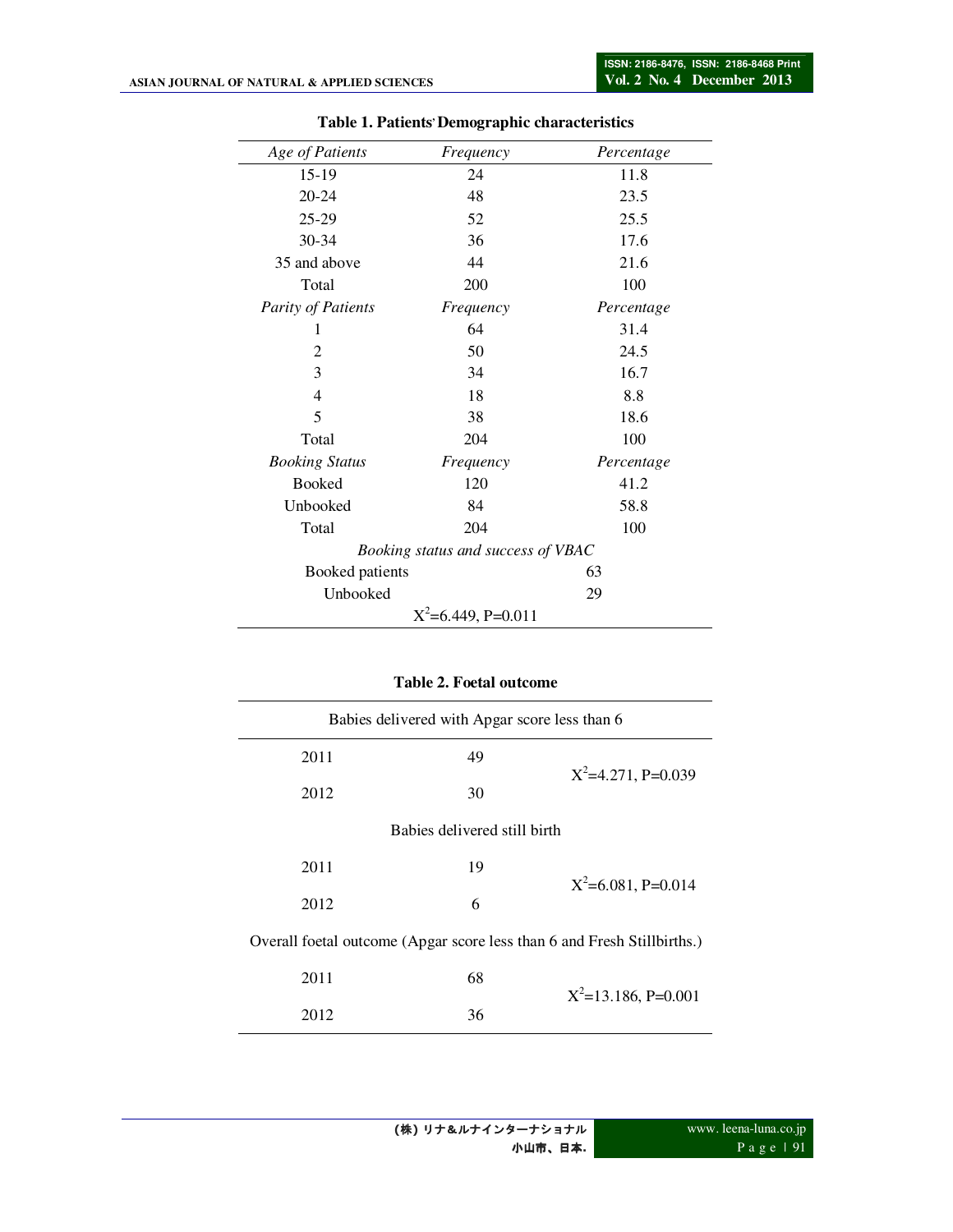|      | Ruptured uterus              |                                                                    |
|------|------------------------------|--------------------------------------------------------------------|
| 2011 | 13                           |                                                                    |
| 2012 | 5                            | $X^2 = 2.946$ , P=0.086                                            |
|      | Postpartum haemorrhage       |                                                                    |
| 2011 | 11                           |                                                                    |
| 2012 | 8                            | $X^2=0.206$ , P=0.650                                              |
|      | Perineal laceration          |                                                                    |
| 2011 | 18                           |                                                                    |
| 2012 | $\overline{7}$               | $X^2$ =4.154, P=0.042                                              |
|      | plus patients perineal tears | Patients ruptured uterus plus Patients with postpartum Haemorrhage |
| 2011 | 42                           | $X^2 = 7.832, 0.005$                                               |
| 2012 | 20                           |                                                                    |

#### **Table 3. Maternal outcome**

## **DISCUSSION**

The rate of VBAC in this review was 1.59% of all deliveries within the study period. This is much lower than 16.54% reported from a study from the Sultanate of Oman.<sup>[16]</sup> In that study however the number of deliveries is much lower than in our study and this may explain the lower rate in our study compared to that study. The overall success rate of VBAC in this study was  $45.10\%$ . This is lower than the success rate of VBAC from other studies.  $^{[12,13]}$  It is also lower than the West African regional average success rate of  $60\%$ .<sup>[14,15]</sup> It is also much lower than the rate from another study from the middle the east <sup>[16]</sup>and lower than reports from developed countries.<sup>[17,18,19]</sup> There is a significant difference in success rates between patients managed in 2011 and those managed in 2012 (35.2% versus 56.3%, P=0.003).

The success of VBAC is higher in those patients that booked for antenatal care in their index pregnancies compared to those that did not book for antenatal in their index pregnancies table 1 (52.50% vs 34.50%, P=0.011). This signifies the importance of antenatal care as it concerns pregnancy outcomes. In our centre patients with previous cs are assessed for or against VBAC based on their previous obstetrics experiences, findings at examination, Ultrasound findings and results of clinical pelvimetry. Patients who were not booked usually present when labour has already started and there is little chance to fully evaluate them for suitability to undergo VBAC and as a result many end up with a repeat emergency case for one indication or the other.

VBAC is associated with some complications which can be maternal or foetal. Uterine rupture is one of the complications evaluated in the study. The rate of uterine rupture in this study was  $8.82\%$  of all VBACs. This is higher than what was reported elsewhere.<sup>[20,21]</sup> There was no statistically significant difference between the uterine rupture rate of 2011 and that for 2012 table 3 (12.04% vs  $5.21\%$ , P=0.086). There was no significant difference in the rate of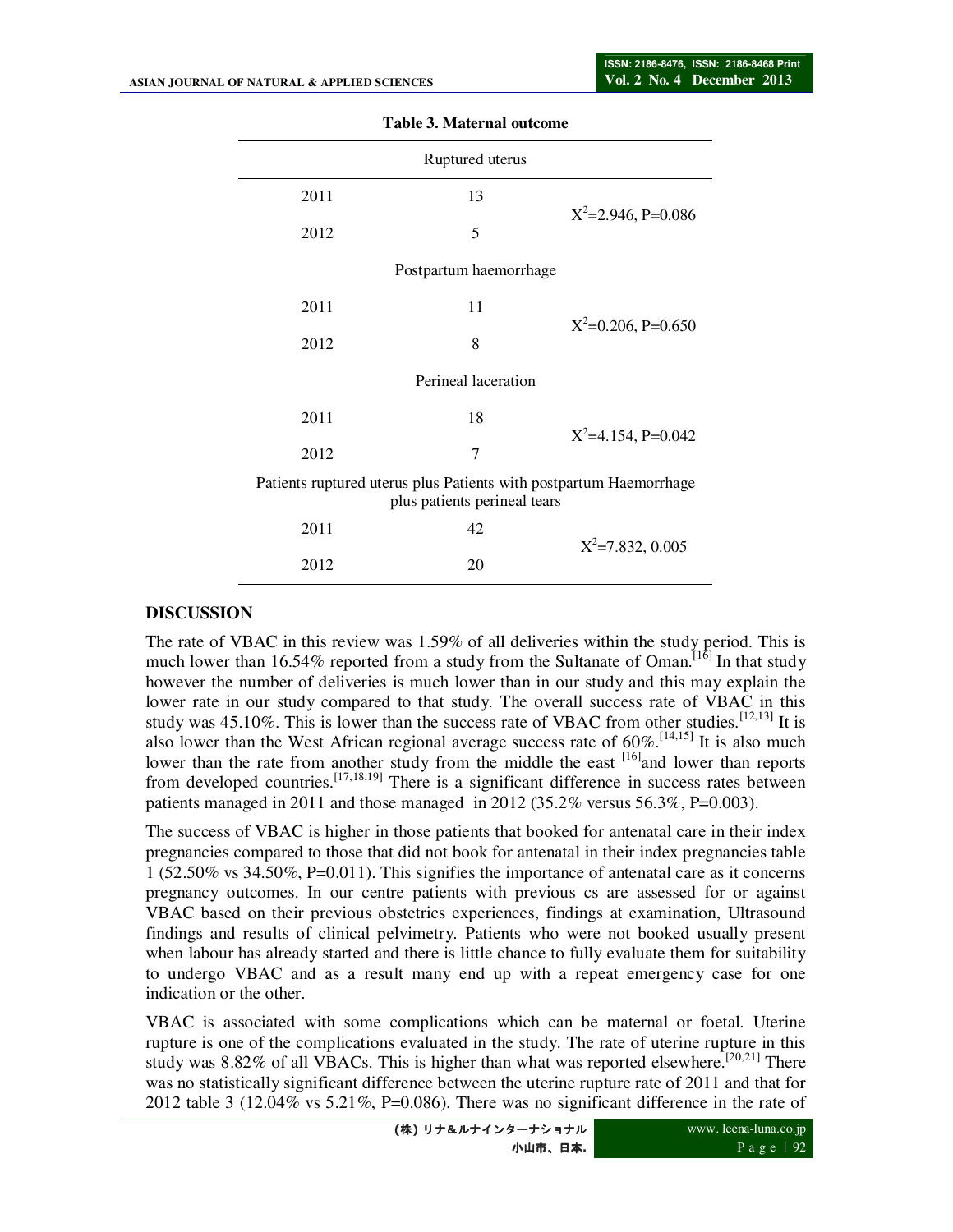Postpartum haemorrhage between women managed in 2011 and those managed in 2012 table 3 (P=0.0650). More women sustained perineal lacerations in 2011 compared to 2012 table 5 (P=0.042). Overall there were more complications in women managed in 2011 compared to those managed in 2012 and the difference is statistically significant table 3 (38.90% vs 20.83%, P=0.005).

There were more babies delivered with low Apgar score in 2011 compared with those delivered in 2012 through VBAC table 3  $(45.40\% \text{ vs } 31.25\%, \text{P} = 0.039)$ . Fresh stillbirths follow a similar pattern table 2 (17.59% vs  $6.25\%$ , P=0.014). Overall more infants sustained complications either low Apgar score or fresh stillbirth in 2011 compared to 2012 table 2  $(63\%$  vs  $37.50\%$ , P=0.000). The complication rates for the two years were very high compared to findings from other studies.<sup>[3,16,22, 23]</sup>

The improved success rate and better foetal and maternal outcomes observed in the study during the year 2012 can attributed to increased staffing of our Delivery suite as more midwives and resident doctors were employed to care for our parturient under Consultant supervision. This was not possible before as there were few midwives and resident doctors and hardly any Consultant to supervise labour care. Partographic labour monitoring was also enforced around the time which enabled early detection of problematic labour and early interventions. To sustain these improvements in outcome all measures must be taken to further improve staffing of our labour ward, maintain partographic labour monitoring and provide instruments of foetal monitoring such as the cardiotocograph.

# **CONCLUSION**

The rate of VBAC is low in our centre compared to reports elsewhere; the overall success rate was also low compared to reports from other centres. The success rate significantly improved in 2012. Outcomes were better for patients managed in 2012.

## **REFERENCES**

- [1]. Birth after previous caesarean birth, RCOG Green top Guideline number 45, February 2007.
- [2]. Edwin, C. (1916). Conservatism in Obstetrics. *NY Med J,* 104:1-3.
- [3]. London, M. B., Hauth, J. C. & Leveno, K. J. (2004). Maternal and Perinatal Outcomes Associated with a Trial of Labour after a Prior Caesarean Delivery. *The New England Journal of Medicine, 351*(25), 2581-2589.
- [4]. Creighton, S. M., Pearce, J. M. & Stanton, S. L.(1991). Complications of caesarean section. In Studd J.(ed) *Progress in Obstetrics and Gynaecology*, Vol 9, New York, Edinburg, London; Churchill Livingstone, 163-176.
- [5]. Naef, R. W., Ray, M. A., Chauhan, S. P., Roach, H., Bake, P. G.&Martin, J. N. (1995).Trial of Labour after caesarean delivery with a lower segment, vertical uterine incision: is it safe? *Am J ObstetGynaecol,* 172, 1666-1673.
- [6]. Mozurkewich, E. L. & Hutton, E. K. (2000). Elective repeat caesarean delivery versus trial of labour: a metaanalysis of the literature from 1989 to 1999. *Am J ObstetGynae*, 83, 1187-1197.
- [7]. Marian, F. D. & Eugene, D. et al.,(2006).*Infant and neonatal Mortality for Primary Caesarean and Vaginal Births to Women with* ''No Indicated Risk,''33 Birth 175.